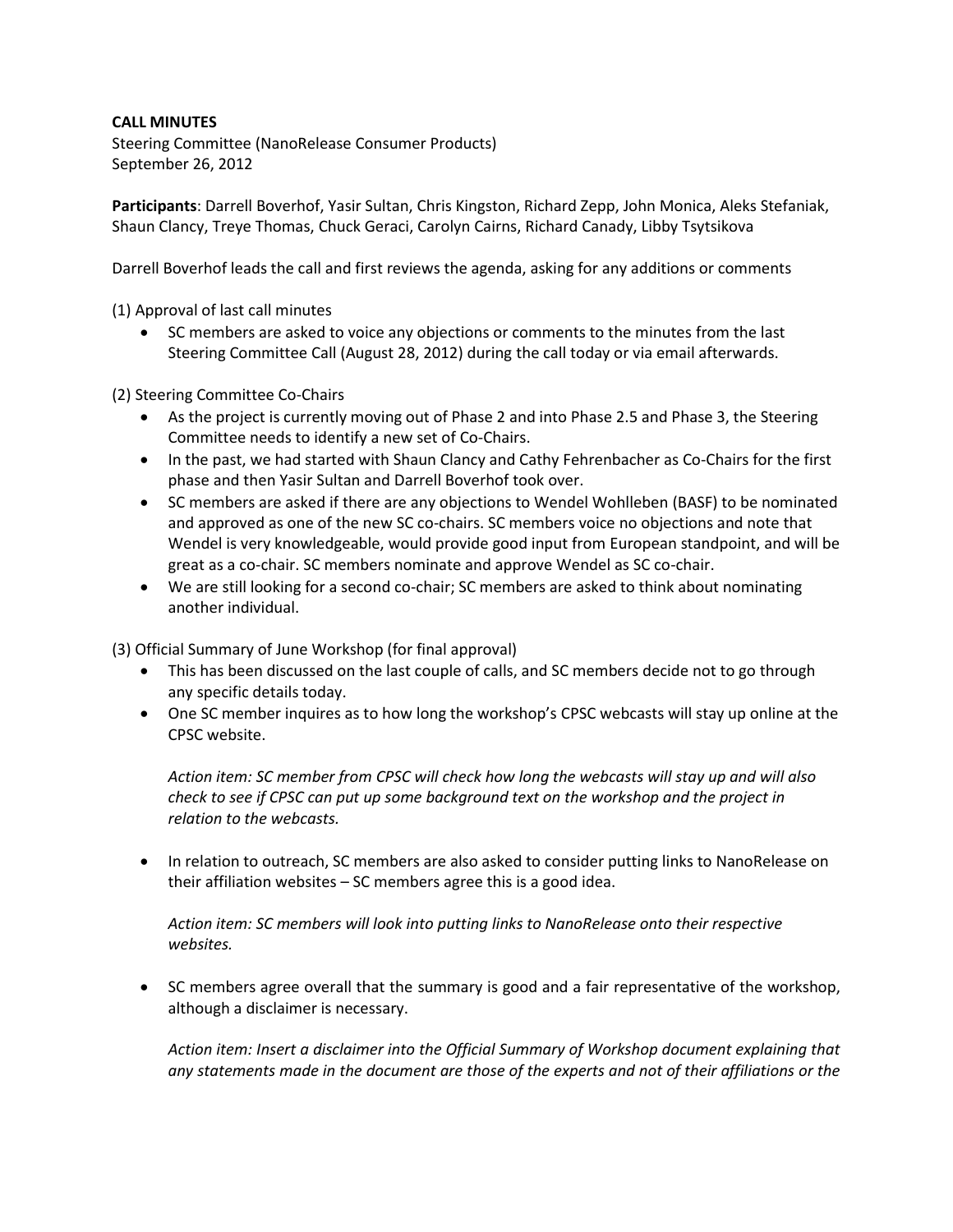## *project. A revised version of the document with the disclaimer will be shared via email for approval.*

- In regards to a specific comment on a scenarios-related statement in the Official Summary, SC members agree to a modification of phrasing this sentence (page 13 "How can we validate lab simulation methods especially for the scenarios of combined chemical degradation + mechanical stresses?")
- SC considers creating a glossary of terms as the project sees them in order to stay consistent with the language used to discuss aspects of the project and the issue at hand (such as "standards", "voluntary", "release", etc.) No specific action item in regards to this idea was decided on.
- SC members are asked to submit final comments to the secretariat by this Friday. This document will "go live" (be posted online) next week.

*Action item: SC members must send final comments on the document by Friday, September 28th , 2012 (at any time) to the secretariat and keep in mind that statements made by them are their responsibility to fix in the document in order to have the correct phrasing.*

## (4) Group Updates (TG1-3, SOST)

- Task Group 1 (presented by Aleks Stefaniak) TG1 co-chairs had a call recently and agreed that the white paper needs significant work. A lot of time needs to be set aside to recall what was written and why, so that they can then figure out steps forward. Co-chairs will not be able to start working on this until October 2012. At this point, it is just a matter of co-chairs figuring out what they want to do before going forward. The SC offers to help with anything moving forward.
- Task Group 2 (presented by Chris Kingston and Richard Zepp) TG2 co-chairs have been coordinating with the secretariat to schedule a TG2 call in order to discuss edits to the white paper in the next week or two. TG2 co-chairs recall that the workshop brought up textiles as relevant for TG2 to add to their discussion in the white paper. TG2 co-chairs ask SC members to please send any information they may have for textiles as relevant to this project.
- Task Group 3 (presented by Chuck Geraci, and Richard Canady for Bernd Nowack) There is a final draft of the review document ready for submission to publication. This group is ready to wrap up and just needs to now deal with publishing. TG3 is currently attempting a two-tier publication strategy but having some issues identifying the extent of the relation between the two levels of publication. Any further updates will be relevant for other TGs as well as the SOST.
- State of the Science Team (SOST) (presented by Richard Canady) SOST is currently trying to reinvigorate authorship from authors that have not significantly engaged in drafting the report so far. SOST will face the same challenge as TG3 in the two-tier publication strategy.

(5) Scheduling Call to Discuss Phase 2 Publication Strategy

 There are decisions that need to be made about how we can do two-tier publication, if we need to do that, and if we cannot, what information needs to get out and what information can be removed in order to reduce length of text.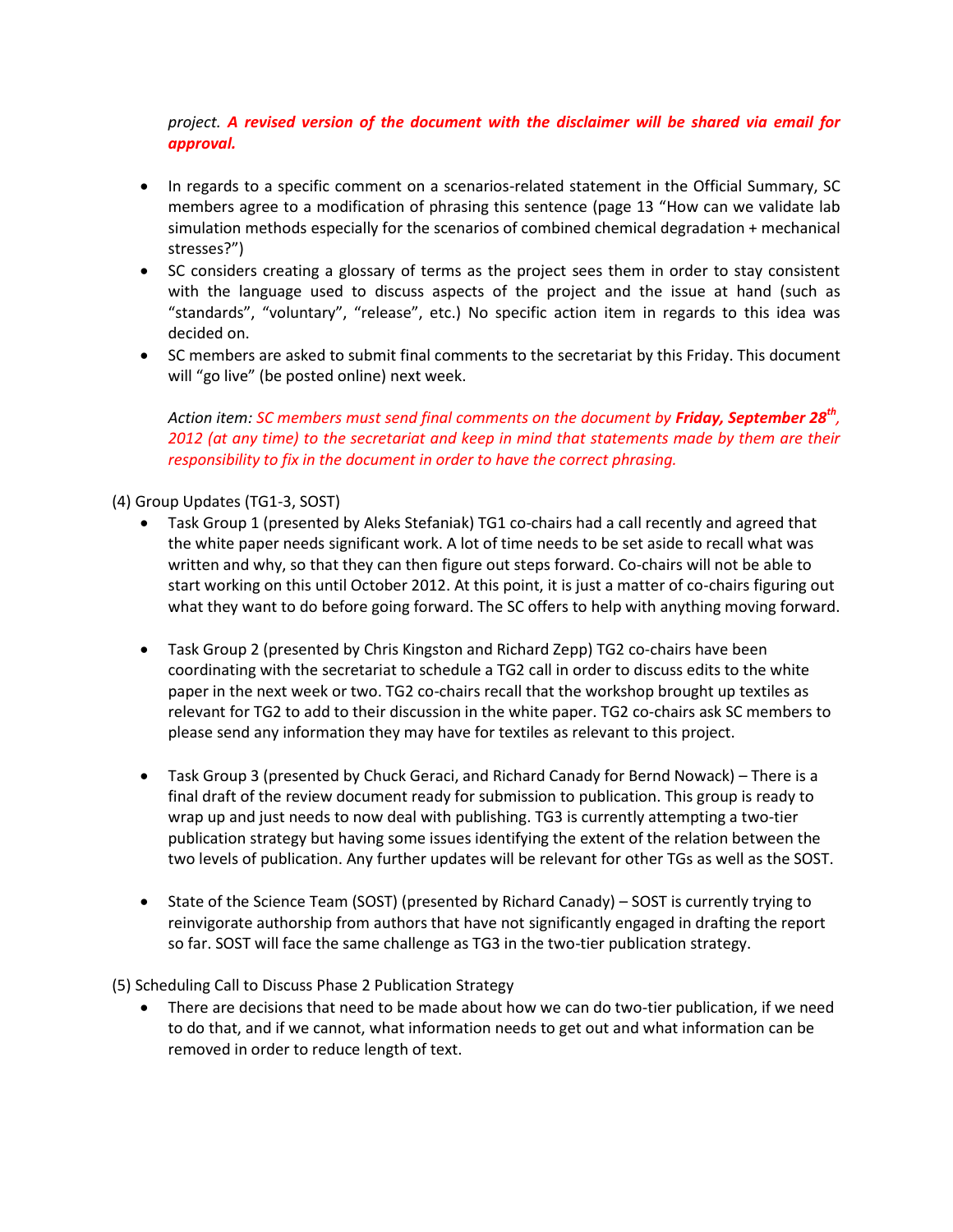This call (to be scheduled) will have lead authors from the TG white papers and the SOST authors, as well as legal representation from ILSI for general guidance. Other SC members interested in joining the call should email Libby regarding their interest.

*Action item: The secretariat will schedule this call with the above mentioned participants as well as anyone else that wishes to join.*

- Prior to this call, secretariat will have try to arrange a meeting with a relevant copyright office of a targeted journal in order to confirm the details of publishing abilities and limitations for a twotier strategy.
- ILSI RF does have an in house publishing group that can publish the white papers in a very nice widely available format. Another option the SC has is a publisher interested in creating a book about this topic. The call will discuss all of these options in order to maximize release of information and authors' benefit.

## (6) Phase 2.5 Updates

- The "Phase 2.5 Work Proposal" is a document that describes the need for Phase 2.5 and what will be looked at. It is proposed that, as part of Phase 2.5, a contractor will complete a literature review and interviews of relevant existing efforts, all the while considering the questions identified in the work proposal (what can we pull from existing studies in terms of materials, methods, scenarios? Etc.)
- The idea is that an Oversight Committee will directly guide and evaluate the work of this phase with continuous guidance from a balanced group of stakeholders.

*Action item: The secretariat will gather a Phase 2.5 Oversight Committee (likely members from the Steering Committee) and propose the composition to the Steering Committee for approval.*

- As a prequel to this phase, a one page document will be made to define "release" and "measurement". No specific action item or deadline was identified for this issue.
- University of California CEIN project should be added to the list of efforts to be looked at/interviewed. NIST/CPSC (Keana Scott) should be added to this list as well. SC members are asked to add to this list, as it is not currently comprehensive and suggestions are welcome.

*Action items: Secretariat will add these two efforts to the Phase 2.5 Work Proposal document. SC members should think about any other missing relevant efforts and send to the secretariat to add to the document. SC members are asked for comments on this document by October 10th, then the document will be considered approved for going forward.*

 Adequate funding must be identified for this phase. The SC will set up a separate call in order to see if we can arrange funding for this phase (although some is available now). We do need to be able to arrange funding before we go forward. Funding should come from all sources in order to maintain stakeholder balance. SC members interested in talking about and brainstorming about funding will be invited to the call (several SC members identified interest today in joining that call). Joining that call discussion in no way commits participants to funding.

*Action item: Secretariat will set up a separate call to discuss funding for upcoming phases of the project, and invite any interested SC members.*